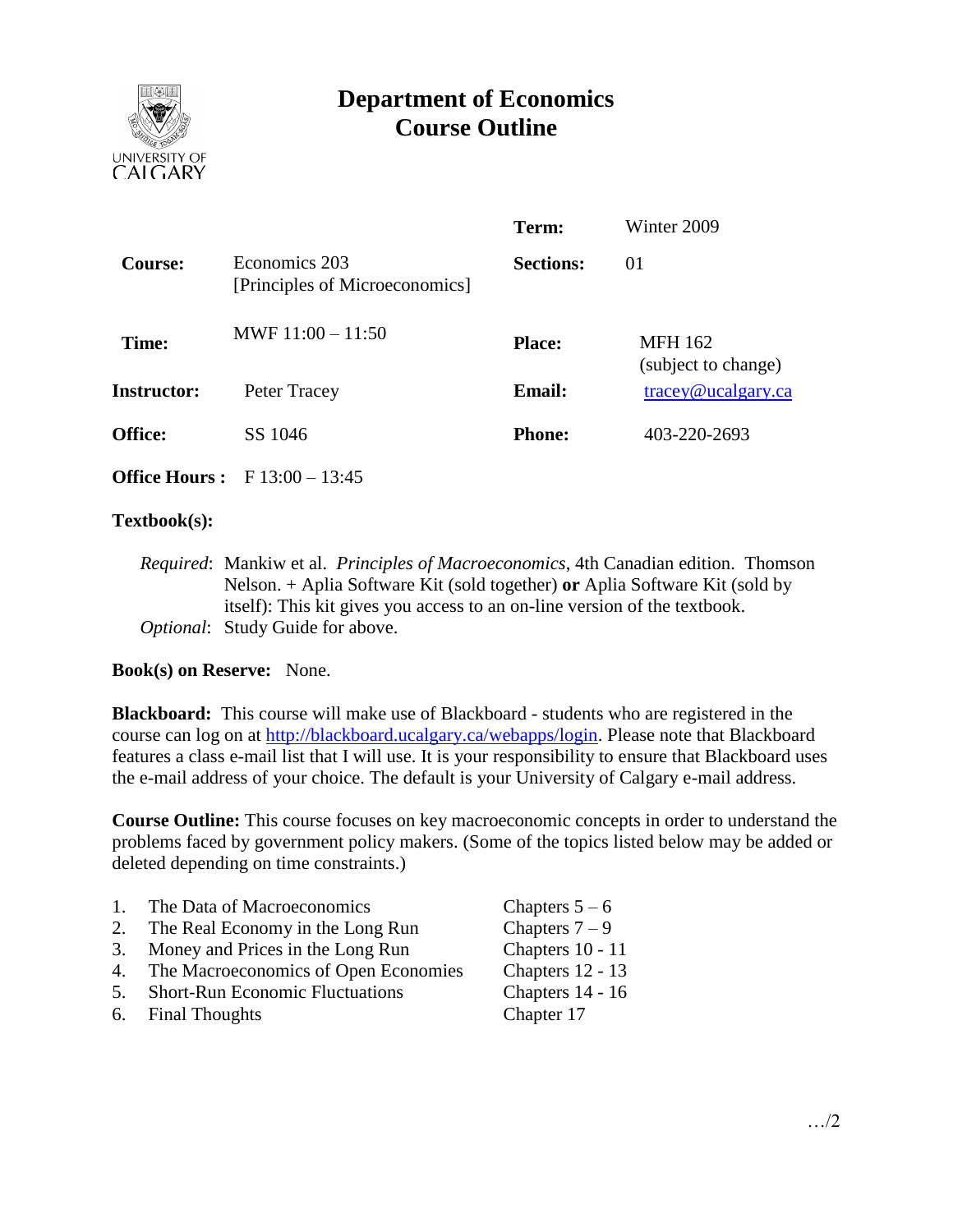## **Grade Determination and Final Examination Details:**

| 5 assignments (using Aplia) of which the 4 | 20 % |
|--------------------------------------------|------|
| best will count                            |      |
| Midterm Examination (Wednesday, February   | 30 % |
| 11, 2009)                                  |      |
| <b>Final Examination</b>                   | 50%  |

## Assignments:

- 1. In order to complete assignments in this course, you will be required to access the Aplia website at [http://econ.aplia.com.](http://econ.aplia.com/) Please register on the website within the first week of classes.
- 2. Due dates for the assignments will be announced during the first week of the semester.
- 3. Course material dealing with a particular assignment will typically be covered in class at least three days before the assignment is due; thus, assignments can be completed at any time up to and including the due date. Given these factors, only situations where someone can document illness or domestic affliction for an extended period (i.e., the entire 3 days prior to the due date) would possibly warrant shifting the assignment weight to the final exam. Furthermore, technical problems can be expected to sometimes occur with computer systems and internet availability so it may be a good idea to not wait until the last minute to submit your assignment. Technical problems will typically not justify shifting the assignment weight to the final exam.
- 4. Using Aplia, you will be able to complete practice problem sets prior to each assignment. In the practice problem sets, you will obtain immediate feedback as to whether you have answered a question correctly. In many cases you will be provided with an explanation if you have not answered correctly. Your results in the practice problem sets are neither counted nor reported to the instructor. It is strongly recommended that you do the practice problems related to a particular assignment prior to completing the assignments.
- 5. Emails regarding Aplia should be directed towards the providers of Aplia, or to the teaching assistants (TAs), who will be assigned to this course.

## Examinations*:*

- 1. Examinations will consist of multiple choice questions.
- 2. The midterm examination will be held during the lecture time. **The exam must be completed during the specified time. Extra time will not be given for any reason.**
- 3. The final examination will last for two hours and will be scheduled by the Registrar. **The exam must be completed during the specified time. Extra time will not be given for any reason.**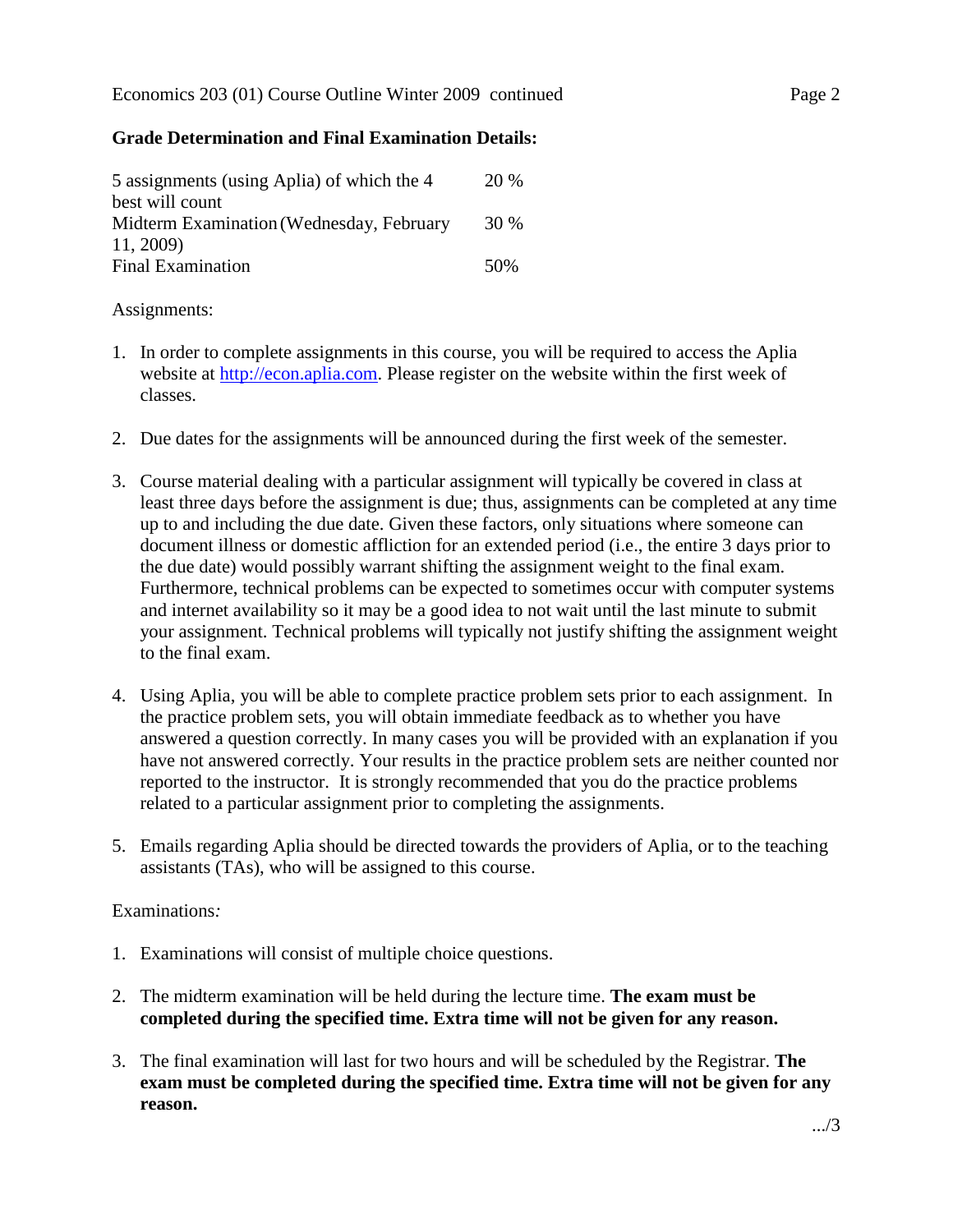4. The use of a non-programmable calculator is permitted during the midterm test and the final examination. **The use of graphing calculators, computers, and cell phones is not permitted.**

Assignments, tests and final exams are marked on a numerical (percentage) basis. The marks are then added using the weights indicated above and converted into letter grades. As a guide to determining standing, these letter grade equivalences will generally apply:

| $A+ 97-100 B$          | $79 - 83$ C- | $62 - 66$ |
|------------------------|--------------|-----------|
| A $92-96$ B-           | $76 - 78$ D+ | $57 - 61$ |
| A- $89-91$ C+ 73-75 D  |              | $50 - 56$ |
| $B+ 84-88$ C 67 - 72 F |              | $0 - 49$  |

If, for some reason, the distribution of grades determined using the aforementioned conversion chart appears to be abnormal the instructor reserves the right to change the grade conversion chart if the instructor, at the instructor's discretion, feels it is necessary to more fairly represent student achievement.

## **Notes:**

- 1. Students should be aware that no "make-up" midterms will be given. Any student who finds it necessary to miss the midterm must notify the instructor in advance and produce a valid medical certificate or other required documentation in order to have the weighting adjusted. This adjustment will result in the final exam counting for 70% of the final grade and the Aplia assignments counting for 30% of the final grade. Note that deferred final examinations may contain short/long answer questions. Also, deferred final examinations do not have to cover the same material or have the same format as the regular final examination.
- 2. Examinations will not be given prior to the scheduled date.
- 3. Students should be aware of the academic regulations outlined in The University of Calgary Calendar.
- 4. Students seeking reappraisal of a piece of graded term work should discuss their work with the instructor *within* fifteen days of work being returned to class. However, the earliest that grades will be discussed will be two days after the return of an assignment or examination.
- 5. Students will be responsible for all material listed on the course outline, regardless of whether or not the material has been covered in class, unless the instructor notifies the class that the material will not be covered.
- 6. Please note that the following types of emails will receive no response: emails not addressed to anyone in particular; emails where the recipient's name is not spelled correctly; anonymous emails; emails which do not specify the course and section in which you are registered; and, emails involving questions that are specifically addressed on the course outline.